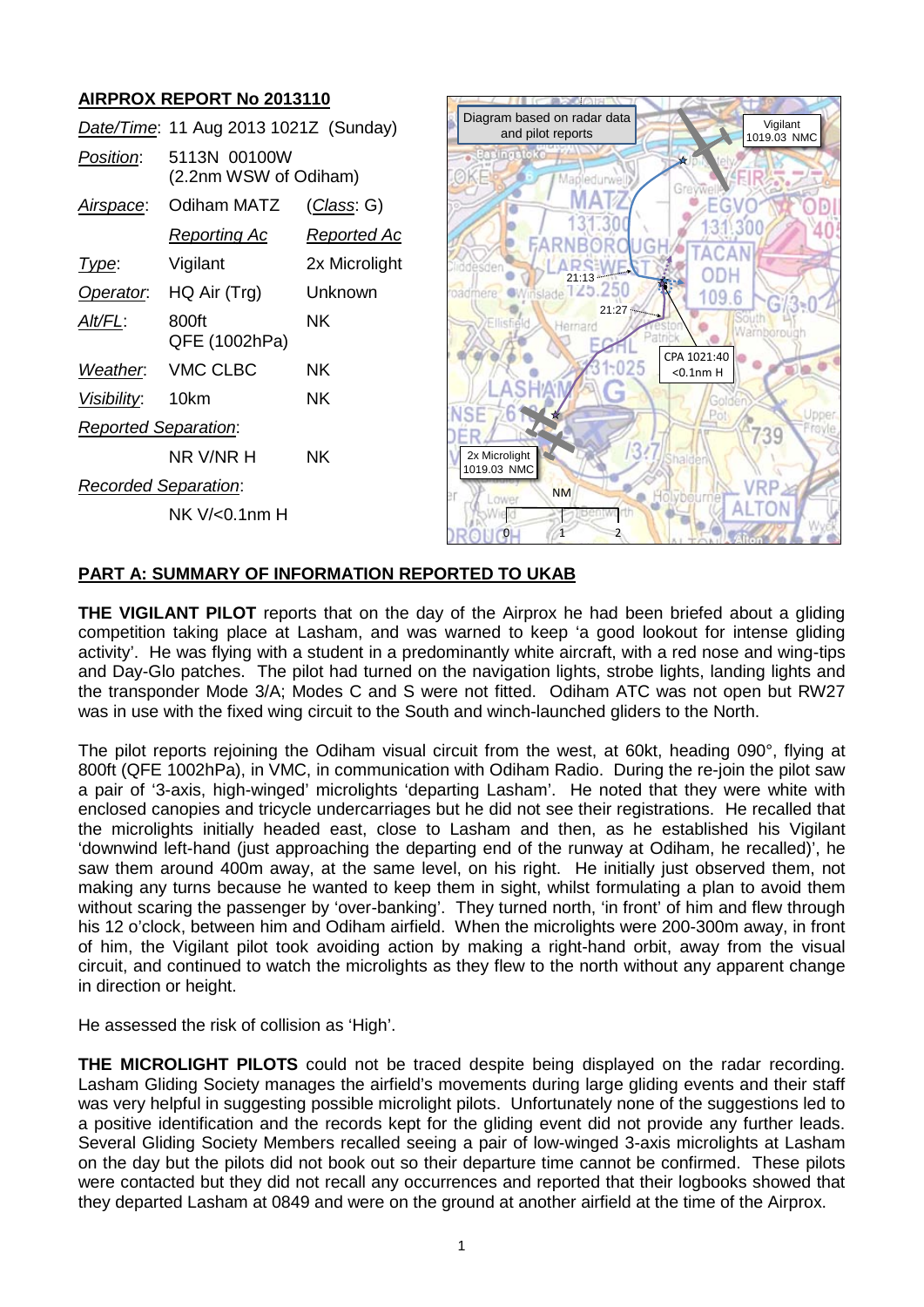## **Factual Background**

The Odiham weather at 0950 was:

METAR EGVO 110950Z 24010KT 9999 SCT022 BKN038 18/13 Q1019 WHT

#### **Analysis and Investigation**

#### **UKAB Secretariat**

Analysis of the radar recording shows the Vigilant 3.2nm west-northwest of Odiham, tracking southwest, whilst the microlights can be seen 1.1nm northeast of Lasham tracking northeast. The Vigilant makes a wide turn on to an easterly heading commensurate with positioning for downwind for Odiham RW27, whilst the microlights continue on a broadly northeasterly track, showing some minor manoeuvring en-route. The CPA occurs at 1021:40 when the radar returns merge 2.2nm west-southwest of Odiham. The Vigilant can be seen to complete a right-hand orbit, which appears to commence at the CPA. The microlights continue in a northwesterly direction; whilst the radar shows that their track takes them either just on, or just inside, the outside edge of Odiham's ATZ, the tolerance of the radar recording means it cannot be determined positively. Notwithstanding, the Airprox event is shown to occur outside the ATZ.

All of the pilots were equally responsible for collision avoidance<sup>[1](#page-1-0)</sup>; however, the Vigilant pilot had the other aircraft on his right and was therefore required to give way.<sup>[2](#page-1-1)</sup>

The 'Visiting Lasham By Air' notes maintained and issued by 'Lasham Gliding' give the following guidance to visiting powered aircraft:

'Prior permission required

Arrival by powered aircraft is strictly Prior Permission Required. Prior to takeoff, please call the office at Lasham for further details and briefing (01256 384900). Failure to comply could endanger you and other users of the airfield. Gliders from other clubs can land at Lasham without prior permission, provided that they have received a full briefing on the hazards at the airfield before taking-off.'

'Booking in and out

Remember that power pilots have a legal requirement to book in and out. The booking-in book can be found in the entrance to the club-house. Visiting glider pilots should also notify the office or the duty instructor of their arrival.'

Whilst powered aircraft, including the pair of 3-axis low-winged microlights, had received Prior Permission to land at Lasham, none had booked out shortly before the Airprox. Whilst this may not have contributed directly to the Airprox, failure to book out means that pilots miss the opportunity to be briefed on local procedures and adjacent airfields. In this case it also made tracing the microlight pilots impossible and so it could not be established if they had been briefed on local activity.

### **Summary**

The Airprox occurred in Class G airspace, 2.2nm to the west-southwest of Odiham between a Vigilant and two untraced microlights which departed from Lasham.

<span id="page-1-0"></span><sup>&</sup>lt;sup>1</sup> Rules of the Air 2007, Rule 8, Avoiding aerial collisions & Regulatory Article 2307, Avoidance of Collision, Para 7.<br><sup>2</sup> Rules of the Air 2007 (as amended), Rule 9 (Converging) & MAA Regulatory Article 2307, Guidance

<span id="page-1-1"></span>Para 12, Aircraft Converging.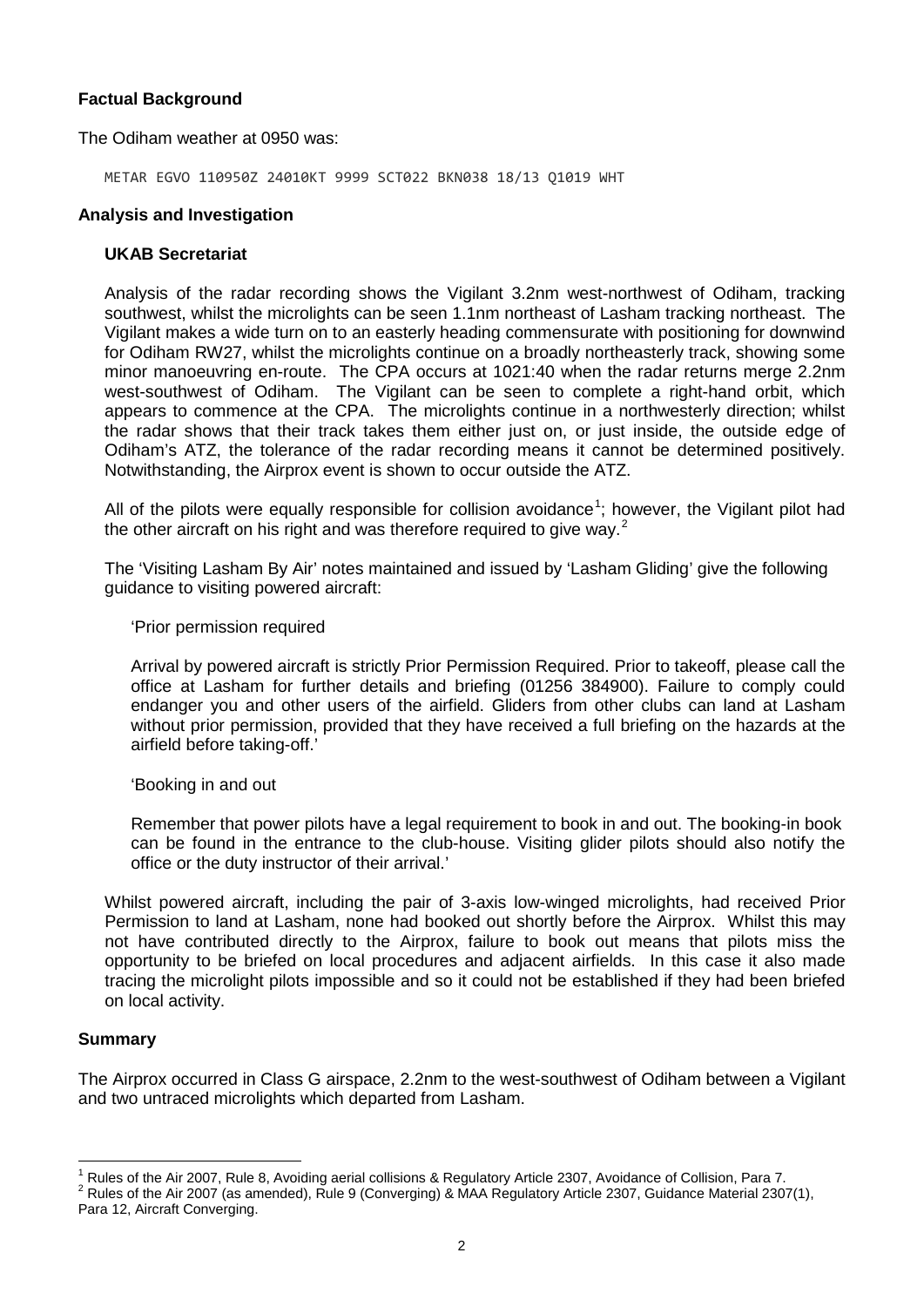# **PART B: SUMMARY OF THE BOARD'S DISCUSSIONS**

Information available included a report from the Vigilant pilot and radar video recordings.

The Board first considered the actions of the Vigilant pilot. Having been briefed about the gliding competition at Lasham, he was clearly alert to potential conflicting traffic in that area, and he reported seeing the microlights departing Lasham. However, the Board opined that, as the aircraft was positioning in a left turn for downwind to RW27, the Vigilant pilot would have had difficulty in maintaining contact with these aircraft on his right hand side. Some members were surprised that, despite having seen the microlights early on, the Vigilant pilot had taken no positive action until the aircraft were close enough to cause him concern.

The Board then considered the actions of the Microlight pilots. Because the aircraft and pilots could not be traced, it was not possible to tell if they had either seen the Vigilant or taken any action to avoid it (although the Vigilant pilot's report makes it clear that he did not see the microlights manoeuvre). The pilots had not booked out from Lasham and, consequently, had missed the opportunity for an up-to-date brief, which might have better equipped them to avoid the Odiham traffic patterns. It could not be positively determined if the microlights entered the Odiham ATZ after the incident, but members speculated that they may have been following the road from Lasham towards Hook, which would have taken them very near to the ATZ boundary; their radar track is commensurate with this. Nonetheless, the Airprox occurred outside the Odiham ATZ, in Class G airspace and, although it was debatable whether they had a duty to conform to the pattern of traffic in the Odiham circuit, the microlight pilots certainly had the same responsibility as the Vigilant pilot for collision avoidance<sup>[3](#page-2-0)</sup>.

The Board concluded therefore that, whilst the microlight pilots would have been better served by avoiding Odiham and its visual circuits by a larger margin, the incident occurred outside the ATZ and, having the Microlights on his right, the Vigilant pilot was required to give way<sup>[4](#page-2-1)</sup>. They noted that the Vigilant pilot took no action initially but then made a right hand orbit to avoid the microlights when they turned in front of him; the radar analysis shows that this commenced close to the CPA and continued around behind the Microlights, keeping clear of them as they flew north.

The Board noted that there were three key lessons evident in this Airprox: firstly, pilots must maintain good lookout even when in the visual circuit or in/approaching an ATZ; secondly, pilots need to plan to remain well clear of ATZs whenever possible and remain alert to traffic patterns and joining aircraft outside of the ATZ; and thirdly, there are clear benefits in taking early action to avoid potential collisions either vertically or horizontally rather than simply allowing the situation to develop.

The Board was disappointed that the seeming lack of robust booking in and out procedures at Lasham had hampered the investigation and members agreed that all airfields should endeavour to ensure that sound procedures are in place. Gliding Board members informed the rest of the Board that, although Lasham's current procedures were deemed fit for purpose, Lasham Gliding was taking action to give them greater publicity and prominence to visiting pilots so that they were used consistently.

There was considerable debate and opposing views amongst the Board when discussing the risk of this event; some members opined that, because the Vigilant pilot had seen the microlights early on and that effective and timely action had eventually been taken to avert a collision, the risk was C. Others noted that the CPA was less than 0.1nm and that the Vigilant pilot had taken such late action that safety margins had been much reduced, therefore warranting a risk of B. In the end the Chairman asked the members to vote on the degree of risk; by a majority the Board decided that the risk was C.

<span id="page-2-0"></span> $3$  Rules of the Air 2007, Rule 8, Avoiding aerial collisions & Regulatory Article 2307, Avoidance of Collision, Para 7.<br> $4$  Rules of the Air 2007 (as amended), Rule 9 (Converging) & MAA Regulatory Article 2307, Guidance

<span id="page-2-1"></span>Para 12, Aircraft Converging.